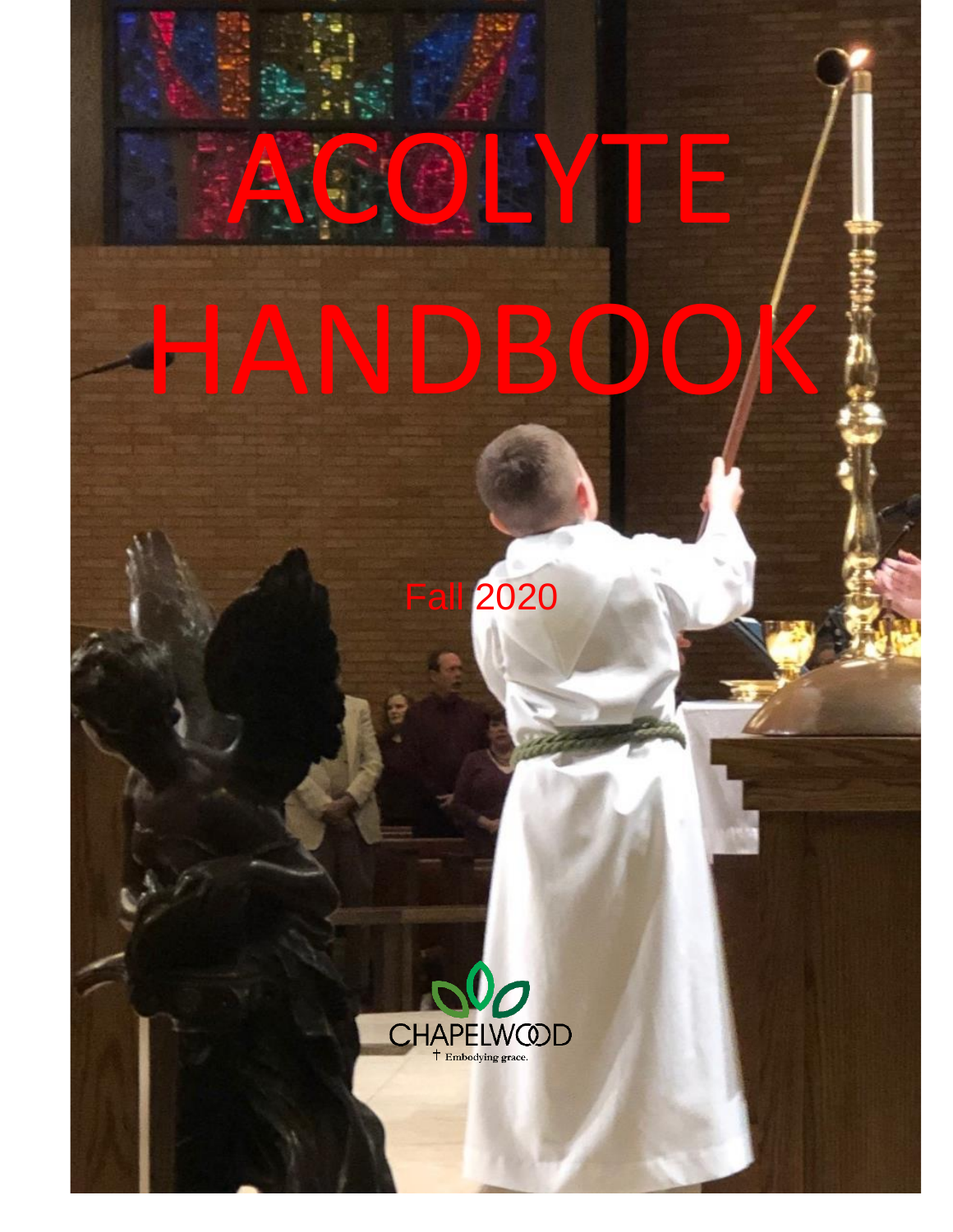#### Welcome

Thanks to all of you for dedicating yourself to serving God and your church. Your ministry is important because you will be helping everyone else in church worship God.

You are also becoming part of a tradition that is hundreds of years old!

Since ancient times, light and fire have reminded people that God is here with us. When you bring the flame into the sanctuary and light the candles, you are reminding the congregation of God's presence with us and the words of Jesus: "I am the light of the world." When you carry the flame out of the sanctuary at the end of the service, you are reminding the worshippers that the light of Christ does not stay in the Church; it travels out into the world. As followers of Christ, we take that light out into the world so others can see that Christ lives in us.

### Equipment for Acolytes

A *candlelighter* is used to light and extinguish the candles on the altar. Inside of it is a long wick called a *taper*. The length of the taper is controlled by the *pin*. The candlelighter also includes a *bell* for snuffing out the candles. Care of the candlelighters is very important. If the tapers are not inserted correctly or if wax has melted down inside the *barrel*, they will jam. Check your candlelighter frequently to make sure the taper moves up and down smoothly. The taper should be at least 4" long for the service.

Acolytes wear *robes* with a *cincture* (a rope belt). The cincture color follows the liturgical colors used in the sanctuary. There is a sign in the sacristy to tell you which color to wear and there is a calendar with all the dates for when the color changes. Double check the color with the calendar as sometimes the sign doesn't get changed. Your robe should be long enough to cover your knees but not your ankles. Remember the size of you robe (A-F) so you can easily grab it when you arrive. The hangar and the robe are both labeled, please keep the hangar with the correct size robe.

Acolytes also wear a *cross*. You will be given a cross once you have been trained that yours to keep and wear every time you come to acolyte. Each year you will receive an additional cord to indicate your years of service as an acolyte:

1<sup>st</sup> year serving: green cord 2<sup>nd</sup> year: purple cord 3<sup>rd</sup> year: blue cord 4<sup>th</sup> year: red cord



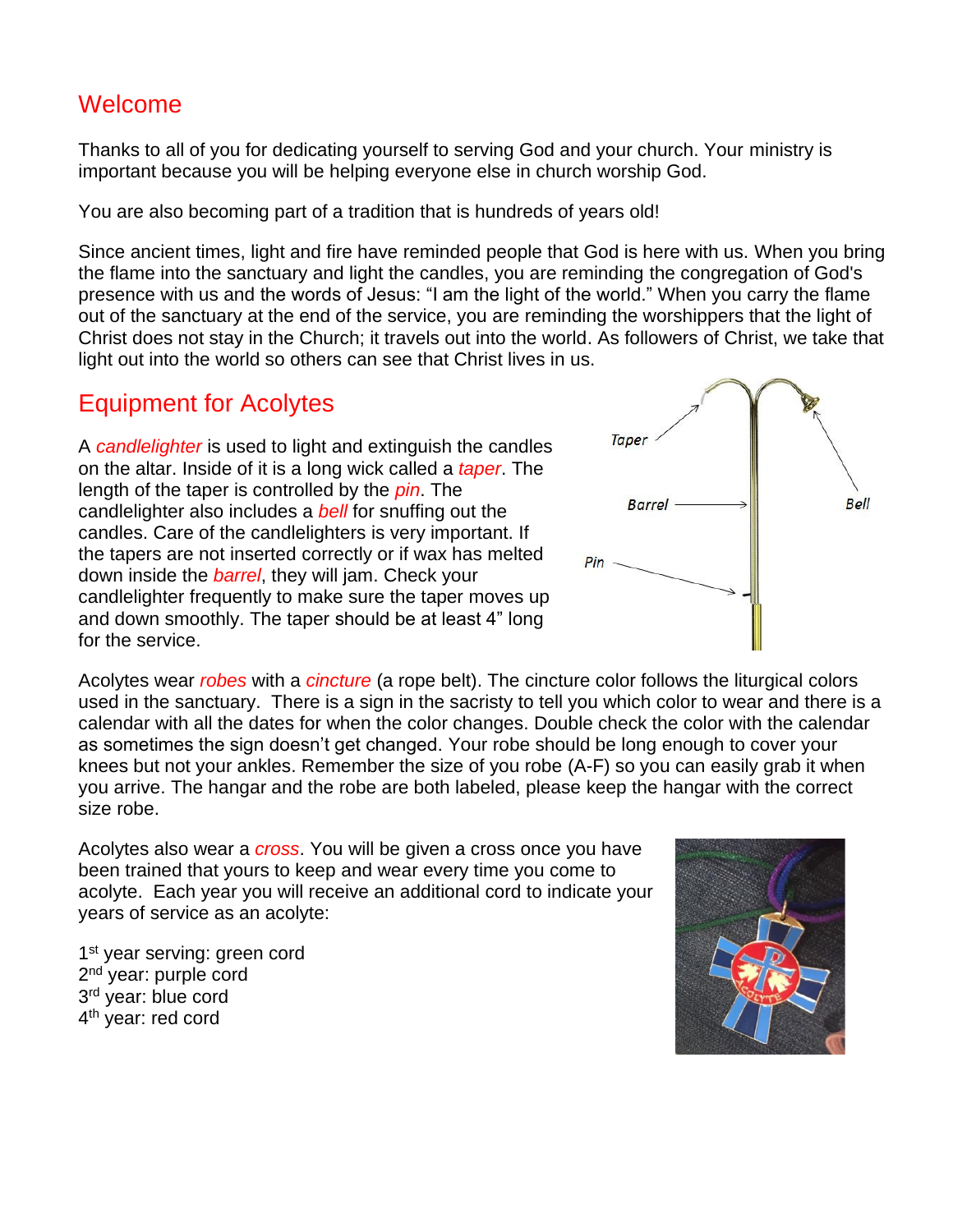# Before the Worship Service

On the morning you are scheduled to acolyte, please be sure to arrive **25 minutes** before the service begins. If you are running late or have to cancel last minute, PLEASE text the acolyte coordinator to let them know: Betsy Humphrey 713-822-8409

For the 8:25 service, arrive at 8:00 a.m.; 11:10 service, arrive at 10:45 a.m.

Report to the Sacristy, use the door from the back behind the altar and choir loft.

If the door is locked, here is the combination: 1949. You can find this number on the portrait of Grady Hardin located in the hallway closest to the sacristy door. 1949 is the year Chapelwood was established and that year is on the plaque on the portrait.

Your acolyte robe should be a few inches above your ankles. Remove any jackets/sweaters you are wearing so tht your robe will fit comfortably. Give any items you have brought with you (bible, purse) to a parent or you may leave them on the floor under the acolyte robes.

Check the color sign and the calendar to determine which color cincture to wear. Wear your cross necklace (or the one provided). Select your candlelighter and make sure it works properly with a taper that is at least 4" long. When you are robed and ready to go, walk into the sanctuary from the Choir loft door and around the edge of the seating to the side aisle to get to the back. Say, "Hello" to an usher and wait on the wooden bench.

### Bringing the Light of Christ into Worship

When the service begins the usher will let you know it is time to stand at the door to be ready for the procession. During the organ prelude or welcome and congregational greeting, you will stand between the large wooden doors to be ready to go. As the first hymn begins, the usher will light the taper on your candlelighter. When the singing starts, the usher will signal you to walk down the aisle.

Hold the candlelighter with both hands and support it against your side. It should be at about waist height, with the front end angled upward. For safety purposes, the candlelighter should be carried so that it is closest to the center of the aisle and far from people in the pews. If you have a partner, you should each have your candlelighters on your side towards the center of the aisle. Acolyting partners should try to walk at the same pace, so pay attention to what your partner is doing. As you walk down the center aisle, keep an eye on the height of the flame.

*If the flame starts to get too low or looks like it is going out, do one or more of the following:*

- 1. Slow down. If you are walking too fast, the wind you generate can blow the flame out. You have plenty of time, so there is no need to hurry.
- 2. Slowly push the pin on your candlelighter forward. This will increase the length of the taper and give the flame more room to burn.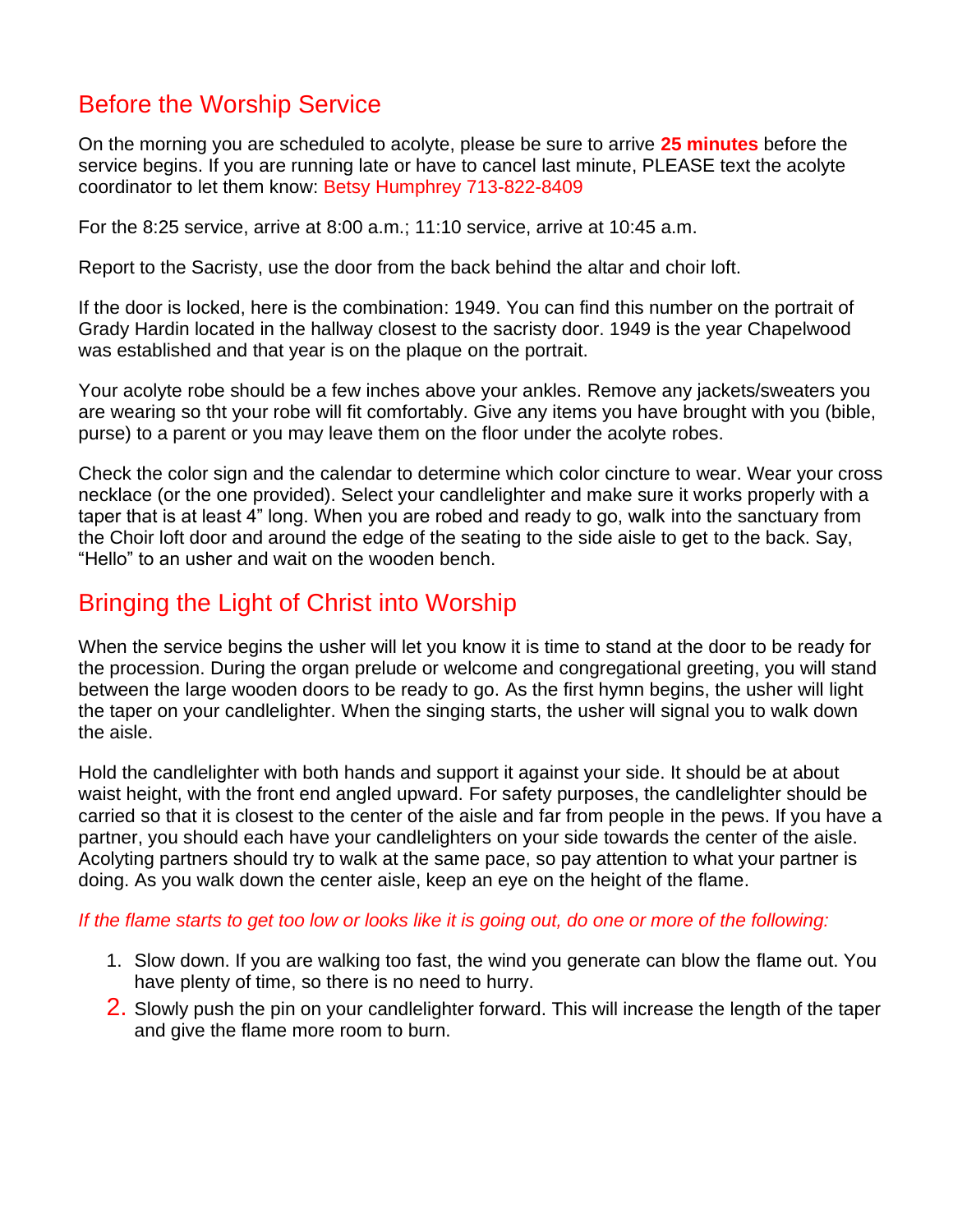## Lighting the Altar Candles

When you reach the end of the aisle, walk up to the altar through the opening in the prayer rail. On communion Sundays and other special days, the prayer rail may be closed, so you will walk around the side by the angel and enter there. Stand in front of the altar and raise your candlelighter to light the candles. Light the inside candles closest to the center (closest to the cross) first and then light the outside candles. Hold the candlelighter up so that the flame touches the candle's wick. Keep the flame on the wick until you are sure that the candle is lit.

When both candles are lit, snuff out the flame by pulling the pin on the candlelighter and then pushing it out. Turn towards the angel statue and walk down from the altar. Place your candlelighter in the holder and sit in the pew on the first or second row at the side.

### During the Service

Please remember that you are in God's house and are serving as an aid to the congregation during worship. Because you are in a robe, people will notice you during the service. You should not chew gum or have any food or drink when you are wearing your robe. You should participate in the service without distractions such as electronics, books, or friends. Be on your best behavior and be careful not to distract other worshipers with noise or movement.

# Taking the Light of Christ out into the World

When the music for the closing hymn begins, go get your candlelighter from the stand, and walk up to the altar. Light the taper on your candlelighter off one of the candles, then slowly flip the candlelighter over and put the bell over the candle to snuff it out. The outer candles should be extinguished first, followed by the inner candles (closest to the cross).

The bell should not touch the candle top, it just needs to hover over to cut off the oxygen and put out the flame. If you mash the top of the candle, the wick can be damaged. Leave the bell in place for a couple of seconds, until you are sure that the candle has been extinguished. You may see a little bit of smoke come out from under the bell.

When you and your partner have extinguished the candles, turn toward the congregation. Walk back through (or around) the rail and down the aisle with the lit candlelighter while the hymn continues. When you reach the back of the church, pull the pin on the candlelighter to snuff out the flame. Proceed outside or around the perimeter of the sanctuary and return to the Sacristy.

As you take off your robe, carefully rehang it and try to return it to the same spot on the rack so the robes stay in size order. Place your cincture in the box below and candlelighter securely on the rack. If you borrowed a cross to wear, return that as well.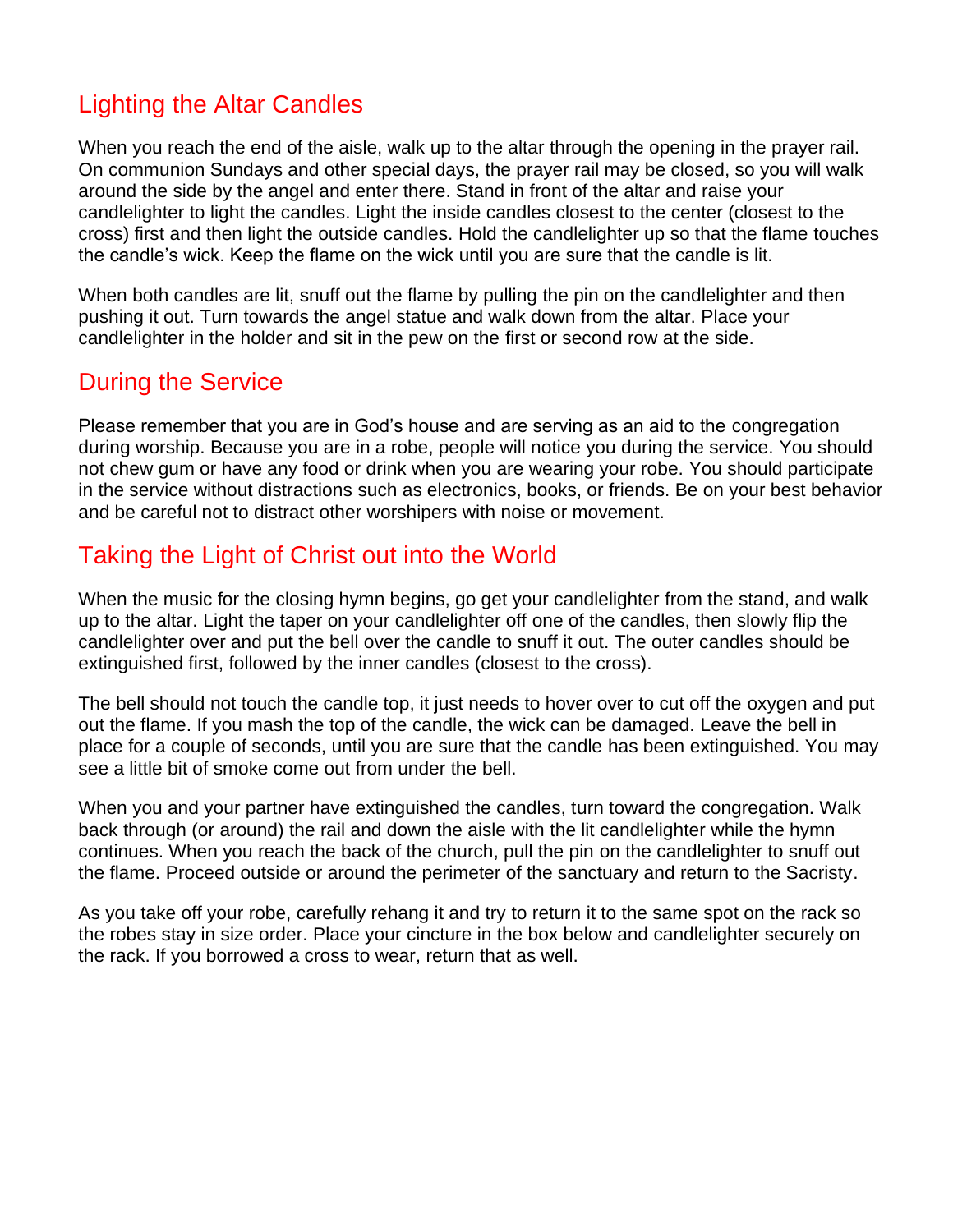# The Crucifer-Bringing in the Cross

For some services, there will be a crucifer, the person who carries in the large brass cross as part of the opening hymn procession. This will usually be done by a member of the choir or a 2<sup>nd</sup> or 3<sup>rd</sup> year acolyte. The crucifer will process a few steps in front of the acolytes.

The crucifer follows the same arrival times and robing guidelines as the acolytes. Instead of carrying the candlelighter, the crucifer will carry the cross which is kept in the sanctuary in a stand near the acolyte stand and the altar angel. The crucifer must get the cross from the holder before going to the back of the sanctuary for the procession.

When the opening hymn starts, the Crucifer lines up, cross in hand, with the acolytes and begins the procession when the usher releases them. The cross should be carried with both hands, and be straight up/down, about 6"-12" off the ground. The acolytes will follow when they are released by the usher as well.

When opening hymn procession reaches the front, the crucifer will walk up the steps and then turn to face the congregation, presenting the cross. The base of the cross can be lowered to the floor while the crucufer is standing still at the front. The acolytes continue up to the altar table to light the candles. After a brief period, the crucifer will lift the cross and walk from the altar to place the cross in its holder, next to the angel. Remain standing by the cross until the acolytes finish. When they start walking from the altar, the crucifer will walk to be seated.

The crucifer follows the same guidelines as the acolytes for behavior during the service: no chewing gum, food or drink, pay attention in the service, no electronic distractions.

As the closing hymn begins, the crucifer will stand to get the cross from the holder while the acolytes are getting their candlelighters ready. When the Acolytes walk up to the altar to extinguish the candles, the crucifer stands by the altar angel and waits. When the acolytes are done, the crucifer should move to the center aisle and begin the procession out with the acolytes following behind.

While the acolytes are able to leave when they reach the back of the sanctuary at the end of the service, the crucifer should will wait in the back until the very end when the pastor has given the benediction. When the service is completely over and people are starting to leave, the crucifer should return the cross to the holder at the front. Please be polite and respectful as you are walking back to the front. Use the side aisle and then go out on of the side doors to go back to the sacristy to change out of your robe.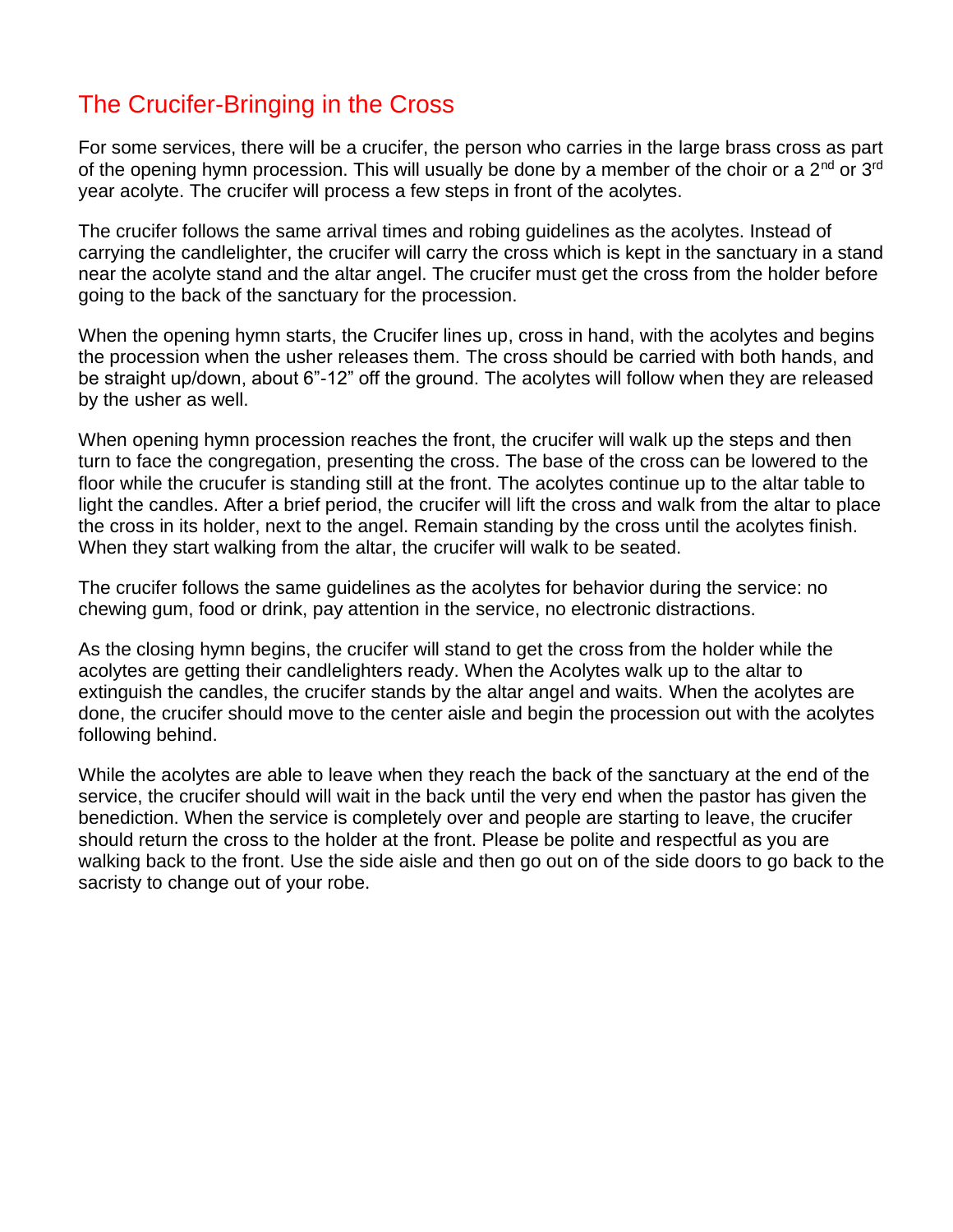#### **Troubleshooting/Notes:**

Here are some potential problems you might experience. *If the flame on your candlelighter goes out when processing in and out, don't panic!* You will need to decide what to do, depending on where you are and whether you have a partner. Here are some examples:

*Problem:* You are just starting down the center aisle and the flame goes out, but your partner's is still burning.

*Solution:* The two of you can stop, and your partner can relight your taper.

*Problem:* You are close to the front of the sanctuary and the flame goes out, but your partner's is still burning.

*Solution:* Continue walking to the altar. Your partner can relight your taper there, and then the two of you can light the altar candles as usual.

*Problem:* You are just starting down the center aisle when the flame goes out, and you don't have a partner.

*Solution:* Turn around and calmly walk back down the aisle. The usher will relight your taper and you can begin again.

*Problem:* You are close to the front of the sanctuary when the flame goes out, and you don't have a partner.

*Solution:* Continue walking to the altar. The minister will meet you and relight your taper.

*Problem:* Your flame goes out and you are unable to relight the wick.. *Solution:* Use your partners candlelighter after they have completed lighting their candles.

*Problem:* You are processing at the end of the service and your flame goes out. *Solution*: Not really a problem, just keep processing out.

There is no one "right" way to handle things – just use your best judgment! These things happen, so don't be upset or worry about making a "mistake." If you act like it is no big deal, then it won't be!

#### Note to Parents

Please go over these instructions with your child prior to arriving at church on the morning they are scheduled to acolyte. They may need a refresher, and once they are at church they tend to be more focused on getting situated with their robe and candlelighter than listening to instructions. You are welcome to sit in the pew with your child, but it is not necessary. If you choose to do so, please be sure to leave space for acolyte(s) to sit together at the end of the aisle so that they can get in and out easily during the service.